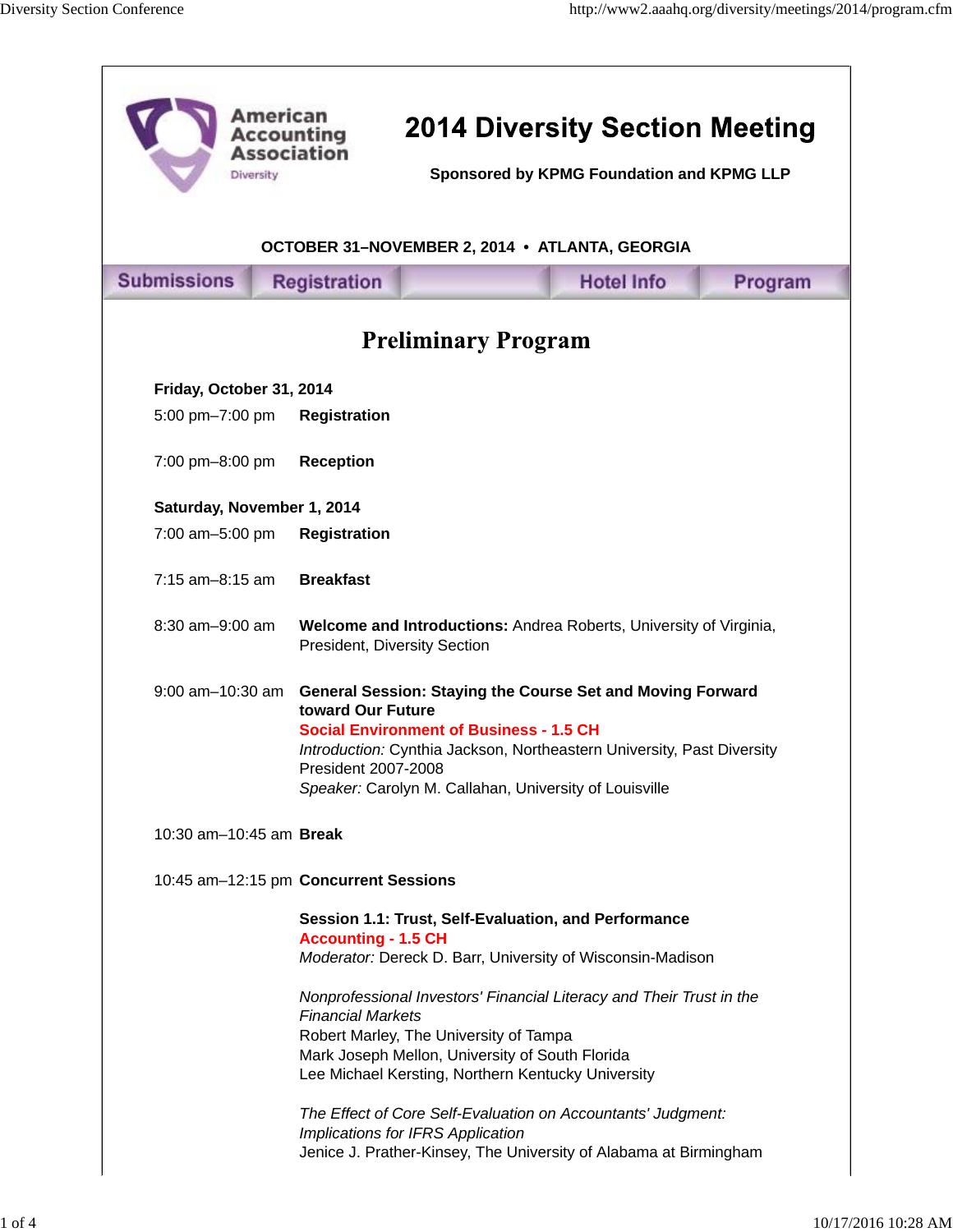|                  | Scott Boyar, The University of Alabama at Birmingham<br>Anthony Hood, The University of Alabama at Birmingham                                                  |
|------------------|----------------------------------------------------------------------------------------------------------------------------------------------------------------|
|                  | The Effects of Relative Performance Information on Individuals'<br>Satisfaction with the Work Itself<br>Robert Marley, The University of Tampa                 |
|                  | Lee Michael Kersting, Northern Kentucky University                                                                                                             |
|                  | <b>Session 1.2: Diversity in Accounting Education</b><br><b>Accounting - 1.5 CH</b><br>Moderator: Ryan Blunck, Georgia State University                        |
|                  |                                                                                                                                                                |
|                  | Profiles of Accounting Faculty at AACSB Accredited HBCUs<br>Edward Charles Randle, Jackson State University<br>Bobbie Wright Daniels, Jackson State University |
|                  | The State of Diversity in Accounting Academia: A Decade or Two of<br>Progress for the Under-Represented                                                        |
|                  | Amelia A. Baldwin, University of Arkansas-Fort Smith                                                                                                           |
|                  | Margaret G. Lightbody, University of South Australia<br>Margaret M. Tanner, University of Arkansas-Fort Smith                                                  |
|                  |                                                                                                                                                                |
|                  | Business and Accounting Education at Tribal Colleges and Universities<br>(TCUs)                                                                                |
|                  | Lisa A. Owens-Jackson, North Carolina A&T State University<br>Charles F. Malone, North Carolina A&T State University                                           |
|                  |                                                                                                                                                                |
| 12:30 pm-2:00 pm | Lunch                                                                                                                                                          |
|                  | <b>Personal Development - 1.0 CH</b>                                                                                                                           |
|                  | Speaker: B. Aubrey Harrell, Partner, KPMG LLP<br>Introduction: Raymond J. Elson, Valdosta University, Past Diversity                                           |
|                  | President 2012-2013                                                                                                                                            |
| 2:00 pm-3:15 pm  | Panel Discussion: Diversity Then, Now, and Tomorrow<br><b>Personal Development - 1.5 CH</b>                                                                    |
|                  | Moderator: Dahlia Robinson, University of South Florida, Past Diversity<br>President 2013-2014                                                                 |
|                  | Panelists: Cheryl Allen, Morehouse College, Past Diversity President<br>2006-2007                                                                              |
|                  | Mark C. Dawkins, The University of Georgia, Past Diversity President<br>2008-2009                                                                              |
|                  | Kathryn Epps, Kennesaw State University, Past Diversity President<br>2009-2010                                                                                 |
|                  | Fred A. Jacobs, Emeritus, Georgia State University, Past Diversity<br>President 2003-2004                                                                      |
| 3:15 pm-3:30 pm  | <b>Break</b>                                                                                                                                                   |
| 3:30 pm-5:15 pm  | <b>Concurrent Sessions</b>                                                                                                                                     |
|                  | Session 2.1: Governance, Opinions and Risk<br><b>Accounting - 1.5 CH</b>                                                                                       |
|                  | Moderator: Melvin A. Lamboy Ruiz, Iowa State University                                                                                                        |
|                  | <b>CFOs' Gender and Real Earnings Management</b><br>Dina F. El-Mahdy, Morgan State University                                                                  |
|                  |                                                                                                                                                                |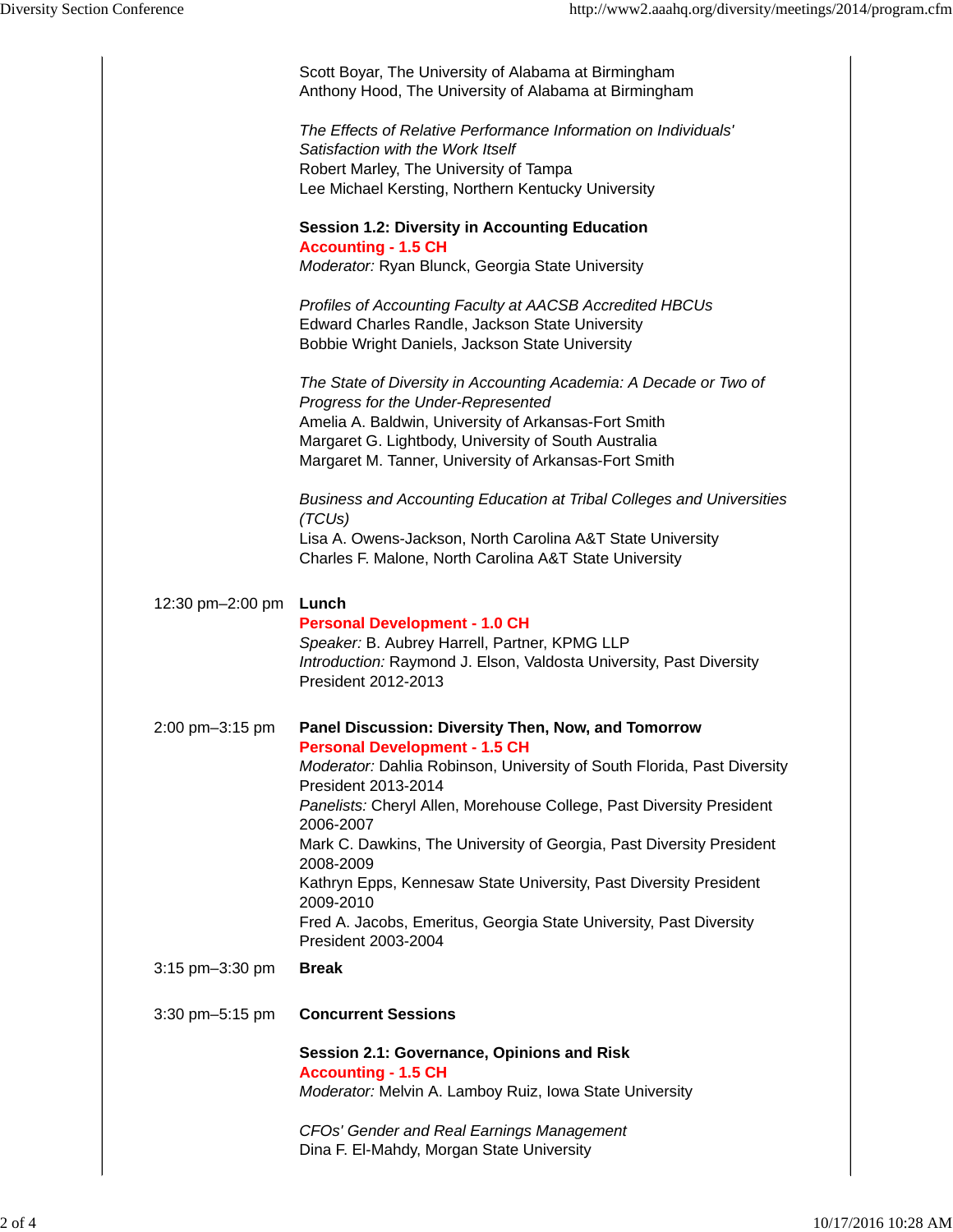|                          | U.K. and U.S. Board Director Perceptions of the Significance of Gender<br>and Racial Diversity on Board Social Capital<br>Darlene Booth-Bell, Aston Business School                   |
|--------------------------|---------------------------------------------------------------------------------------------------------------------------------------------------------------------------------------|
|                          | Good or Bad News? Rivals' Reactions to GCOs                                                                                                                                           |
|                          | Dahlia M. Robinson, University of South Florida                                                                                                                                       |
|                          | Daniel Bradley, University of South Florida<br>Xiaojing Yuan, The University of Southern Mississippi                                                                                  |
|                          | The Effect of Litigation Risk on the Information Environment: The Case<br>of Cross-Listed Stocks                                                                                      |
|                          | Anywhere Sikochi, The Pennsylvania State University                                                                                                                                   |
|                          | <b>Session 2.2: Accounting Publications and Program Rankings</b><br><b>Accounting - 1.5 CH</b>                                                                                        |
|                          | Moderator: Chevonne Herring, The University of Mississippi                                                                                                                            |
|                          | The Association between Academic Pedigree and Top-Six Publications:<br>Is Ph.D. Institution or Employment Institution More Significant?<br>Mark C. Dawkins, The University of Georgia |
|                          | Matthew M. Wieland, Indiana University-Purdue University Indianapolis                                                                                                                 |
|                          | <b>Accounting Research and Data</b>                                                                                                                                                   |
|                          | Ryan Blunck, Georgia State University<br>Ronald N. Guymon, Georgia State University                                                                                                   |
|                          | Faculty-Size Adjusted Accounting Ph.D. Program Rankings<br>Mark C. Dawkins, The University of Georgia                                                                                 |
|                          | Matthew M. Wieland, Indiana University-Purdue University Indianapolis<br>Donald L. Ariail, Southern Polytechnic State University                                                      |
| 5:15 pm-6:00 pm          | <b>Executive Board Meeting</b>                                                                                                                                                        |
| 6:30 pm-8:00 pm          | <b>Presidents' Reception</b>                                                                                                                                                          |
|                          | Remarks on the History of the Diversity Section: Harold L. Little,<br>Western Kentucky University; Past Diversity President 2005-2006                                                 |
| Sunday, November 2, 2014 |                                                                                                                                                                                       |
| 7:00 am-11:00 am         | <b>Registration</b>                                                                                                                                                                   |
| 8:00 am-8:50 am          | <b>Breakfast</b>                                                                                                                                                                      |
| $9:00$ am $-10:00$ am    | <b>General Session</b><br><b>Social Environment of Business - 1.0 CH</b>                                                                                                              |
|                          | Introduction: Amelia Baldwin, University of Arkansas-Fort Smith,                                                                                                                      |
|                          | 2011-2012 President, Diversity Section<br>Speaker: Bruce K. Behn, The University of Tennessee, 2014-2015                                                                              |
|                          | President-Elect of the American Accounting Association                                                                                                                                |
| 10:00 am-10:15 am Break  |                                                                                                                                                                                       |
|                          |                                                                                                                                                                                       |
|                          |                                                                                                                                                                                       |